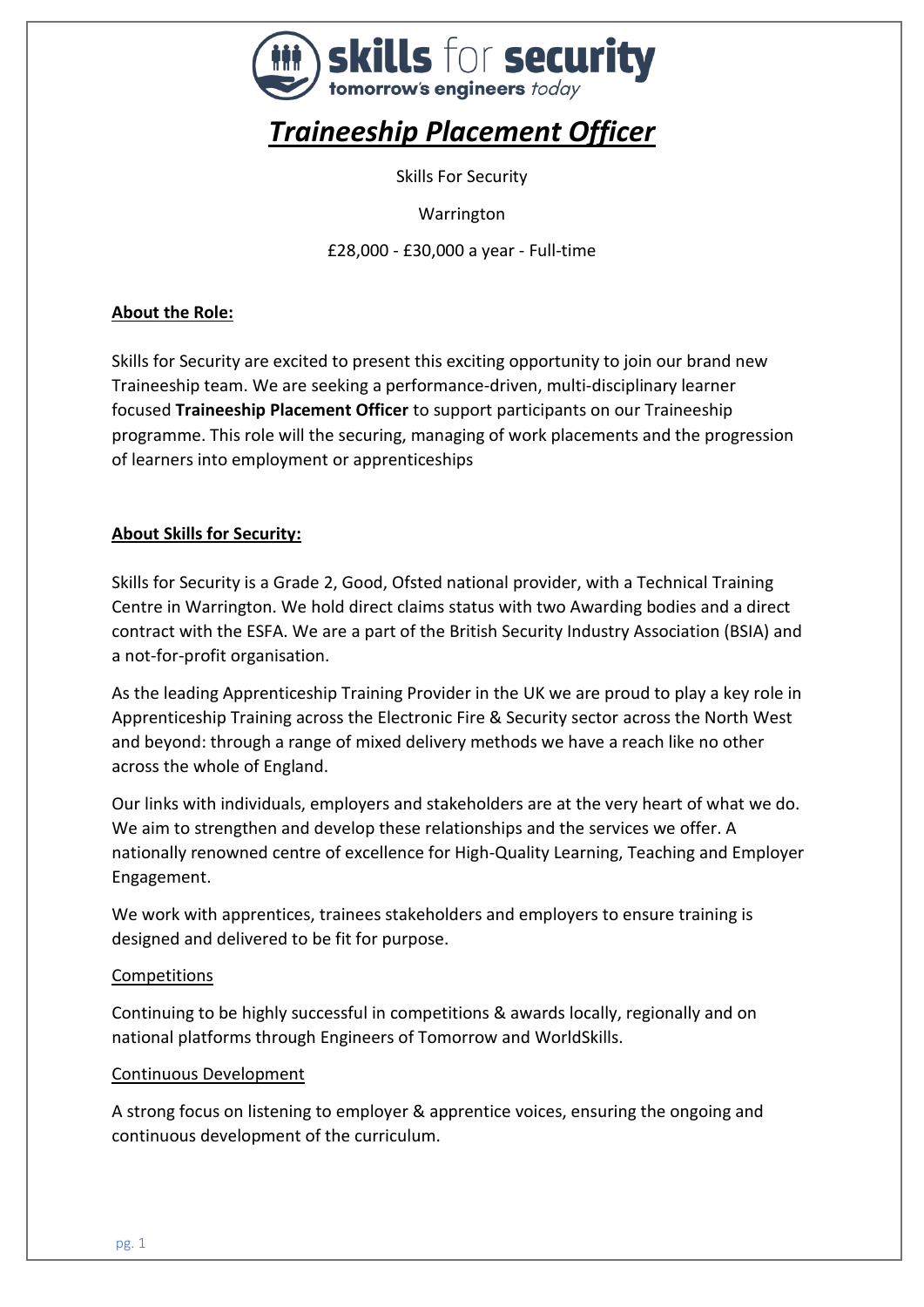

# *Job role*

# *The post holder will:*

To undertake a key role in securing employers, planning, securing and managing of placements through liaison with employers; the completion of relevant placement documentation including health and safety assessments, monitoring and validation of learner hours and work experience on the systems.

## **KEY RESPONSIBILITIES AND ACCOUNTABILITIES:**

- Secure Placements for learners.
- Identify and develop relationships with appropriate work placement employers and assess the compliance of the work placement with Health and Safety, Insurance cover and other relevant criteria.
- Ensure that learners are familiar with their responsibilities on work placement, including health and safety and child protection / the protection of vulnerable adults.
- Complete all work placement documentation including safety assessments.
- Update and ensure accurate employer and learner records are maintained
- Organise placement interviews for employer and learner, attend a minimum of 70% of interviews
- Validate student hours and placement locations.
- Meet monthly and annual targets for work placements 100% of learners are to start placement as per the Traineeship Timetable / a minimum of 4 new employers to be recruited a month
- Meet a minimum of 90% placement completion rate and convert a minimum of 70% placement opportunities to apprenticeships or employment.

## **Monitoring and Placement**

- Inform and liaise with employers, learners and staff on all matters relating to the progress of learner in the work placement setting.
- Prepare relevant work placement /assessment documentation and maintain appropriate record
- Monitor the attendance of learners in work placement and follow up any learner who have not been attending placement on a weekly basis.
- Ensure learner complete journal whilst on placement